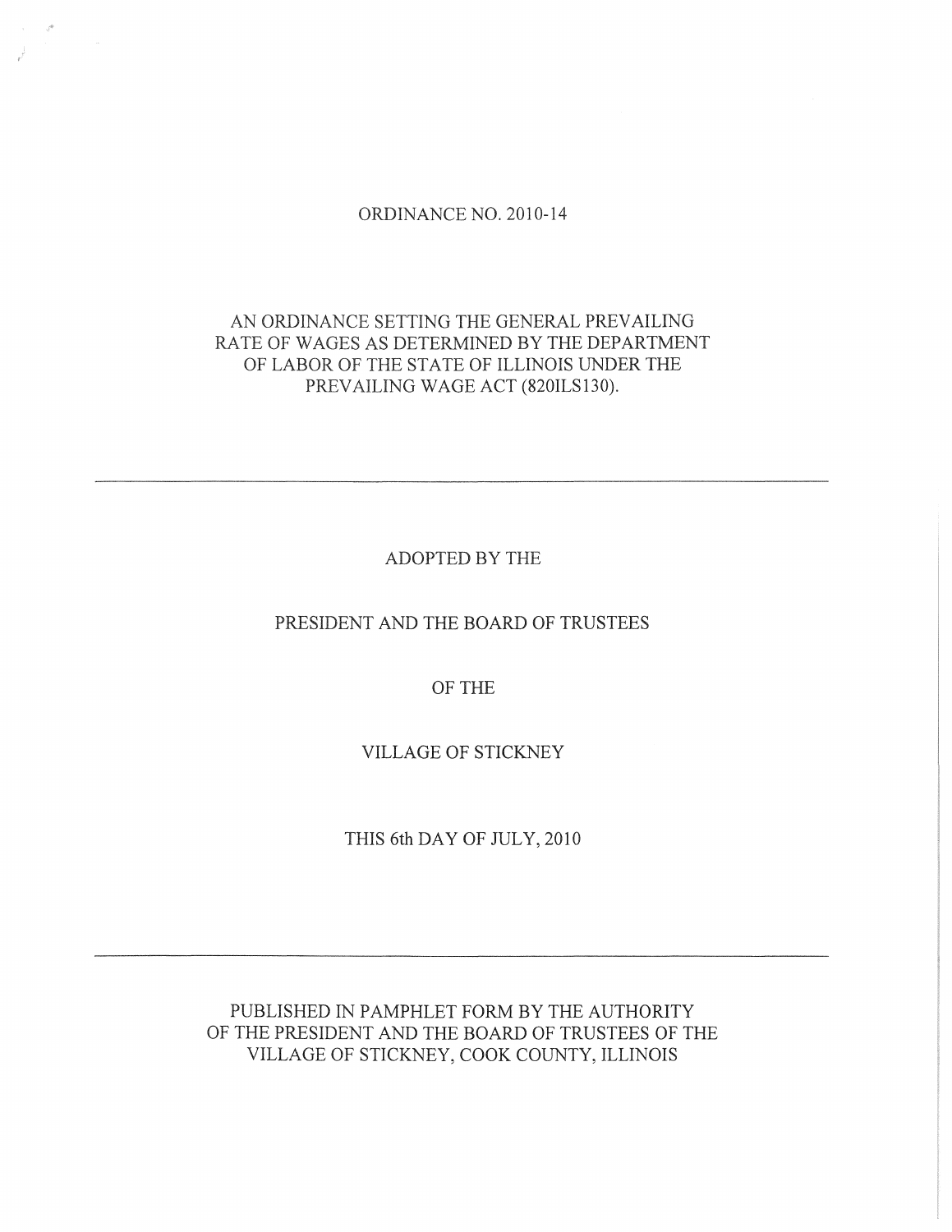## VILLAGE OF STICKNEY COUNTY OF COOK STATE OF ILLINOIS

#### ORDINANCE #2010-14

## AN ORDINANCE SETTING THE GENERAL PREVAILING RATE OF WAGES AS DETERMINED BY THE DEPARTMENT OF LABOR OF THE STATE OF ILLINOIS UNDER THE PREVAILING WAGE ACT (820ILCS130)

Whereas, the State of Illinois has enacted "An Act regulating wages of laborers, mechanics, and other workers employed in any public works by the State, county, city or any public body or any political subdivision or by anyone under contract for public works," approved June 26, 1941, codified as amended, 820 ILCS 130/1 et seq. (1993), formerly Illinois, Rev. Stat., Ch 48, par. 39s-1 et seq.; and,

Whereas, the aforesaid Act requires that the President and the Board of Trustees of the Village of Stickney investigates and ascertain the prevailing rate of wages as defined in said Act for laborers, mechanics and other workers in the locality of Cook County, employed in performing construction of public works, for said Village of Stickney.

Now, Therefore, Be It Ordained by President and the Board of Trustees of the Village of Stickney:

Section 1: To the extent and as required by "An Act regulating wages of laborers, mechanics and other workers employed in any public works by State, county, city or any public body or any political subdivision or by anyone under contract for public works", approved June 26, 1941, as amended, the general prevailing rate of wages in this locality for laborers, mechanics and other workers engaged in construction of public works coming under the jurisdiction of the Village of Stickney is hereby ascertained to be the same as the prevailing rate of wages for construction work in Cook County area as determined by the Department of Labor of the State of Illinois as of July 2010, a copy of that determination being attached hereto and incorporated herein by reference. As required by said Act, any and all revisions of the prevailing rate of wages by the Department of Labor of the State of Illinois shall supersede the Department's June determination and apply to any and all public works construction undertaken by the Village of Stickney. The definition of any terms appearing in this Ordinance which are also used in aforesaid Act shall be the same as in said Act.